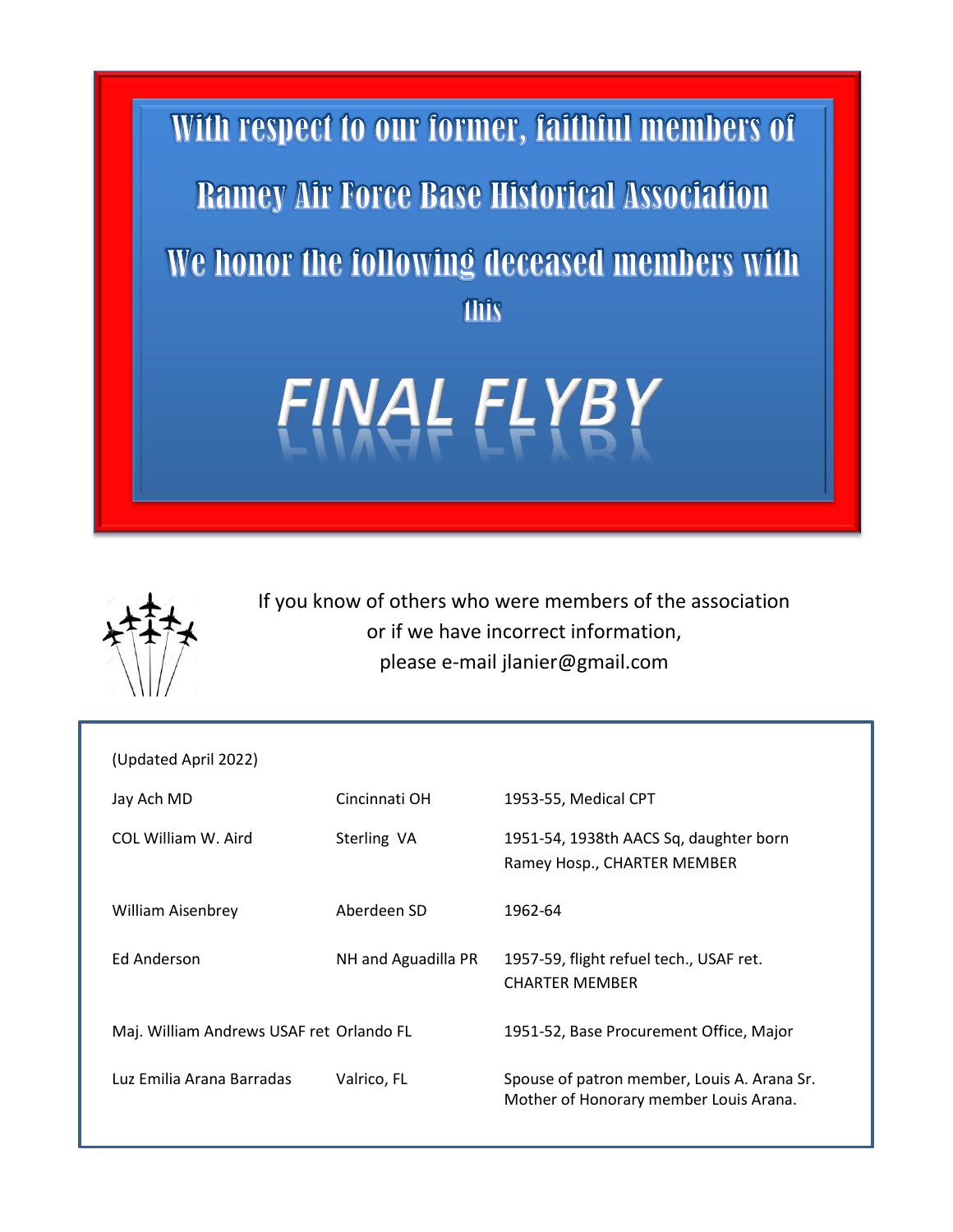| Davis "Doc" Ball                                  | San Antonio TX     | 1961-65, 826th Medical Group, SSgt                                  |
|---------------------------------------------------|--------------------|---------------------------------------------------------------------|
| Robert G. Barrett                                 | Jersey Shore PA    | 1943-45, 1106 <sup>th</sup> AAF Base Unit ATC, TSgt                 |
| James N. Beiers                                   | Greer SC           | <b>Base Fire Department</b>                                         |
| MAJ Philip Berry USAF ret.                        | El Paso TX         | 1952-55, 60th SR/BS, B-36 Navigator                                 |
| <b>Richard Kenneth Blake</b>                      |                    | 1954-56, B-36 gunner                                                |
| William E. Bradford                               | Sulpher Springs TX | 1946-48, 330 Transportation/334 TC, 1 LT                            |
| MSgt Charles Briesacher USAF ret. Ashley IL       |                    | 1958-61, 72nd A&E Sq, (Auto Pilot shop)                             |
| Rev. Dr. Frank Brosius                            | Ebensburg PA       | 1950-52, Air/Sea Rescue FL &C                                       |
| <b>Ted Brown</b>                                  | Scottsdale AZ      | 1947-48, 9th Weather Sq, SSgt                                       |
| Lucian Butler                                     | Falls Church VA    | 1940-43 Chemical Warfare Service, Puerto Rico                       |
| Noah David Byrd                                   | Signal Mtn TN      | 1950-52, 1st Comp Tech Sq., TSgt                                    |
| <b>Bob Cantrell</b>                               | Greenwood SC       | 1968-72 AFCS                                                        |
| SMSGT Joe Cherniga USAF ret. Fort Walton Beach FL |                    | SMSgt USAF ret.                                                     |
|                                                   |                    |                                                                     |
| COL Kenneth Clark USAF ret.                       | Macon GA           | 1971-73, 1640th ABW CC                                              |
| Harry F. Cocciolo                                 | Oceanside CA       | 1968-71, 193th Communications Sq, Captain<br><b>CHARTER MEMBER</b>  |
| Jones E. Compton                                  | Arnoldsville GA    | 1964-68, $72nd$ Bomb Wing                                           |
| Kenneth Coombs                                    | Andover NH         | Founder of RAFBHA, AACS, Control Tower<br><b>CHARTER MEMBER</b>     |
| Albert J. Cottle                                  | Malta ID           | 1955-57, B-36 pilot                                                 |
| Leonard J Cuoco                                   | Bellville IL       | 1950-53, 1938 <sup>th</sup> AAES Sq, ES                             |
| Jules A. Denitto                                  | Sykesville MD      | 1965-67, Flightline guard, base police                              |
| <b>Dudley Deville</b>                             | Lake Charles LA    | Early 1950s, Teletype operator/communications                       |
| <b>Warren Diehl</b>                               | Orlando FL         | 1953-55, 301 <sup>st</sup> SRS 72 <sup>nd</sup> Wind Crew memb B-36 |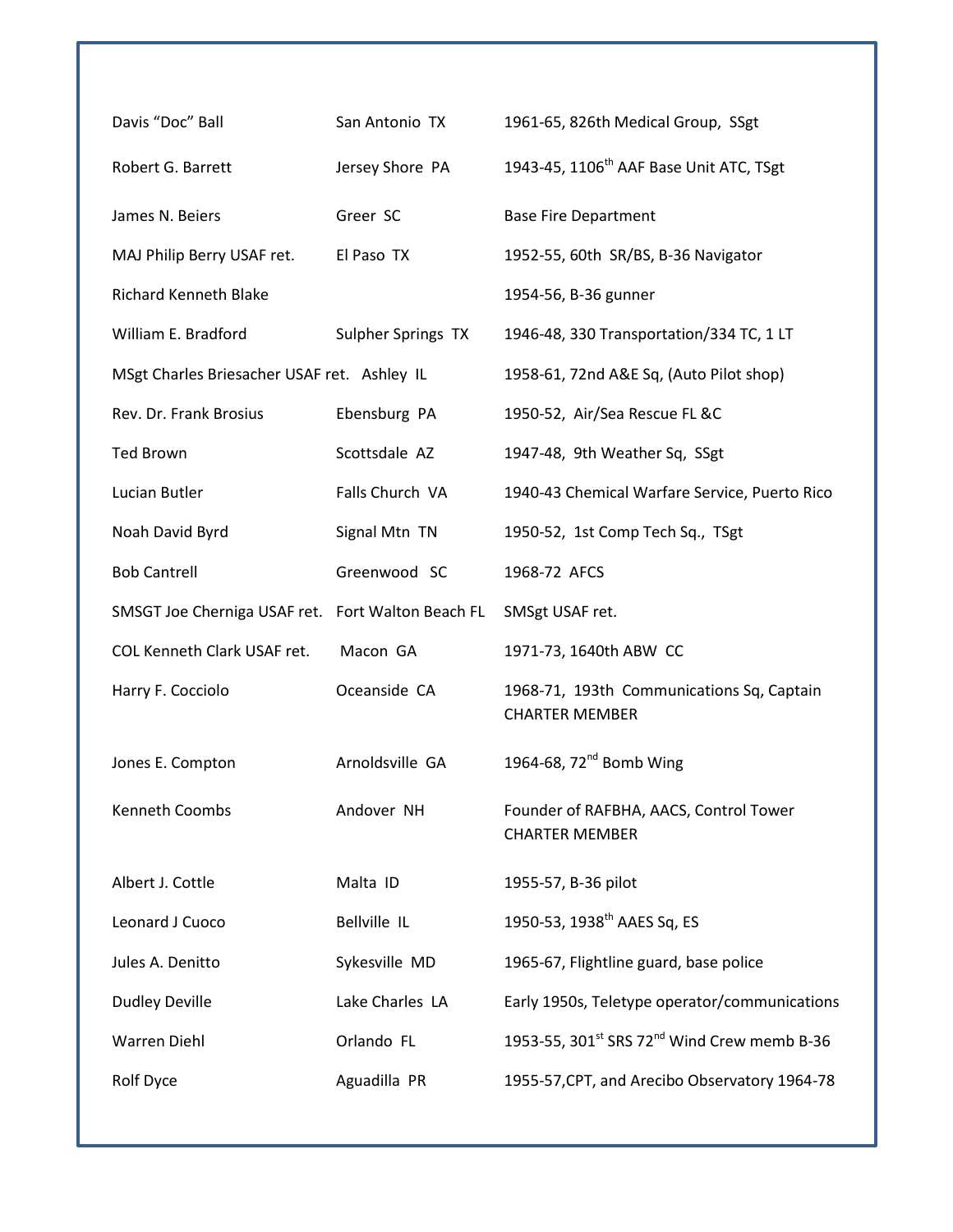| Eugene E. Dyer                      | Millersport, OH            | 1955-58, 28th ARS, 72nd AB GP, HQs, 1LT                                                                 |
|-------------------------------------|----------------------------|---------------------------------------------------------------------------------------------------------|
| John R. Eaton                       | Memphis TN                 | 1951-52, 55th Air Police (Ramprat), 2LT                                                                 |
| William Edwards                     | Albuquerque<br>NM          | 1953-55, 60th Strat Recon Sq                                                                            |
| Joel Ekholm                         | Courtland NY               | C-54 "Spirit of Freedom" loadmaster                                                                     |
| <b>Clenet Reed "Colonel" Ellis</b>  | KY                         | Piloted B-47s during Cuban Missile Crisis, and C-123s,<br>C-124s, Hurricane Hunter WB-47s at Ramey AFB  |
| Louis E. Fettig                     | Potomac MD                 | Chief of OBGYN Dept. for the Strategic Air<br>Command (SAC) at Ramey Air force Base                     |
| William M. Fiigen                   | North Canton OH            | 1960-63                                                                                                 |
| James E. Francis                    | Dayton OH                  | 1952-53, 72 <sup>nd</sup> SR Wgh (SAC)                                                                  |
| Pedro Garcia LTC, USAR ret.         | San German PR              | Vice Pres Board of Directors RAFBHA                                                                     |
| Henry Gaska Jr.                     | Redwood Valley CA          | 1968-70, FMS-AGE Sgt 3rd Cl                                                                             |
| Abraham "Abe" N. Gen                | Woodmere NY                | 1944-45, 34th Air Service Sq (Machinery)                                                                |
| Joseph B. Glass                     | Baton Rouge LA             | 1945-46, AACS 155th Sq, Tower, TSgt<br><b>CHARTER MEMBER</b>                                            |
| <b>Marion Dwight Goggans</b>        | Holt FL                    | Jan 1973 - Oct 1973, 10 mo. duty Supply Squ.<br>Fuels division - closed the base                        |
| Harold Grundon                      |                            | 1963-65, 826 Medical Group                                                                              |
| <b>LTC Doris Gustafson USAF ret</b> | Middletown NY              | <b>Retired USAF</b>                                                                                     |
| Daniel Haag                         | <b>Boulder Junction CO</b> | 1953-55, 72nd Field Maintenance, Sqd B-36's,<br>married in Ramey Chapel, daughter born 1954 Ramey Hosp. |
| William Hair                        | Ocala FL                   |                                                                                                         |
| <b>MSGT Marvin Heinemeier</b>       | San Antonio TX             | 1946-49                                                                                                 |
| <b>Ruben Hernandez</b>              | Aguadilla PR               | RAFBHA Benefactor & friend, Pres, WASCO<br><b>CHARTER MEMBER</b>                                        |
| John Hickman                        | Boulder City NV            | 1948-52, 55th Strat Recon Wg, SSgt,<br>wife was Sec. to Col Stricker                                    |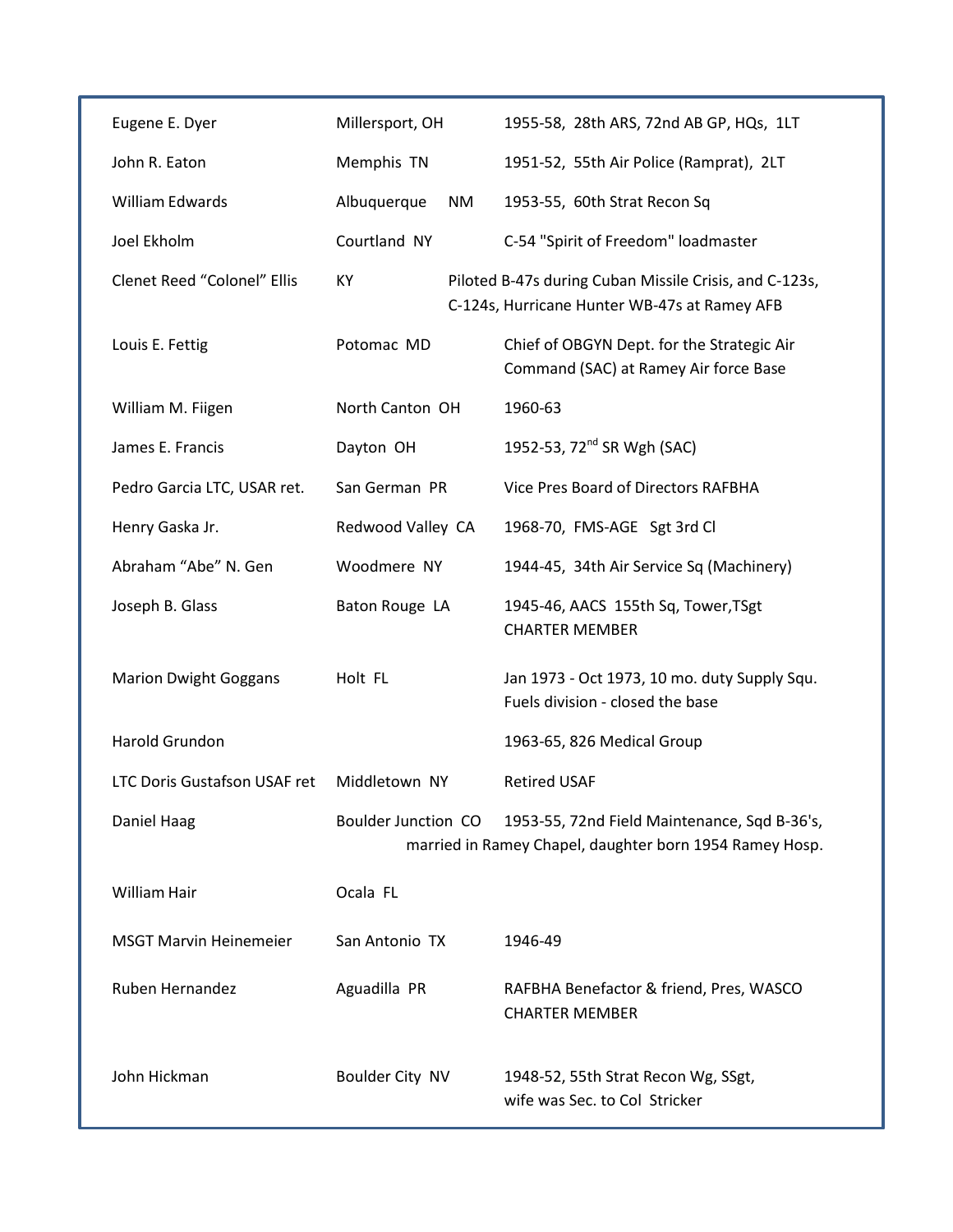| John Thomas Hughes           | Vineyard Haven MA                   | never at Ramey - interest                                                                 |
|------------------------------|-------------------------------------|-------------------------------------------------------------------------------------------|
| John Jackson                 | Chatfield MN                        | 1957-59, , Maint. Tech. CHARTER MEMBER                                                    |
| Theodore "T Ray" Jacobs      | Missoula MT                         | 1965, 72nd OMS                                                                            |
| Robert Jameson               |                                     | New Smyrna Beach FL 1941-48, Headquarters Sq MSgt                                         |
| <b>Frances Jeffris</b>       | Eustis FL                           | Mother of members & dependents Corky,<br>Mitch, Steven and Terry Bucklew                  |
| Lennie Johnson               | Wade NC                             | 1962-64, Transportation Sq/Drivers' School<br>Instructor                                  |
| Juvinal Jovet                | Rancho Palos Verdes CA 1942-46, ATC |                                                                                           |
| Robert W. Kelley             | Saco ME                             | 1953-54 - Ramey after 15 mo.- plane mechanic                                              |
| Joe Kennedy                  |                                     | never at Ramey                                                                            |
| Jackson D. Kidd              | Bangor MI                           | 1954-57, SAC 72nd Bomb Wing, 60th Recon<br>Squad, SSgt (Korean War Vet)                   |
| Richard C. Kingsbury         | Scarborough ME                      | 1953-56, 72 PMS, A1C                                                                      |
| COL John M. Kresl            | Shalimar FL                         | 1955 in Puerto Rico, married Joan she taught at<br>Ramey Air Force Base Elementary School |
| Joe Ladd                     | Newport News VA                     | 1950-52, 55th Strat Recon Wing/338 Strategic<br>Recon Sq Flght Eng, SSgt                  |
| Larry Lambert                | <b>Burlington NC</b>                |                                                                                           |
| Ronald G. Larrabee           | Phoenix AZ                          | 1961-63, 72nd A&E Sq., Radio Tech & Operator,<br>RB-36's, Ssgt                            |
| Donald Lauver                | Mt Pleasant Mills PA                | 1953-56, Air Police, A2C                                                                  |
| Mamie Lemley                 | Nolanville TX                       | 1965-68 husb. deceased was 72nd Transp. Sq                                                |
| <b>Richard Lewis</b>         | Jacksonville FL                     | WWII & Korean War Veteran, Pilot 8th AF                                                   |
| James Logue                  | Warner Robins GA                    | 1966-69, 72nd Bomb Wing HQ Sq                                                             |
| COL Perry M. Lusby USAF ret. | <b>Kirkland AZ</b>                  | 1949-53, Sr Advisor to PRANG                                                              |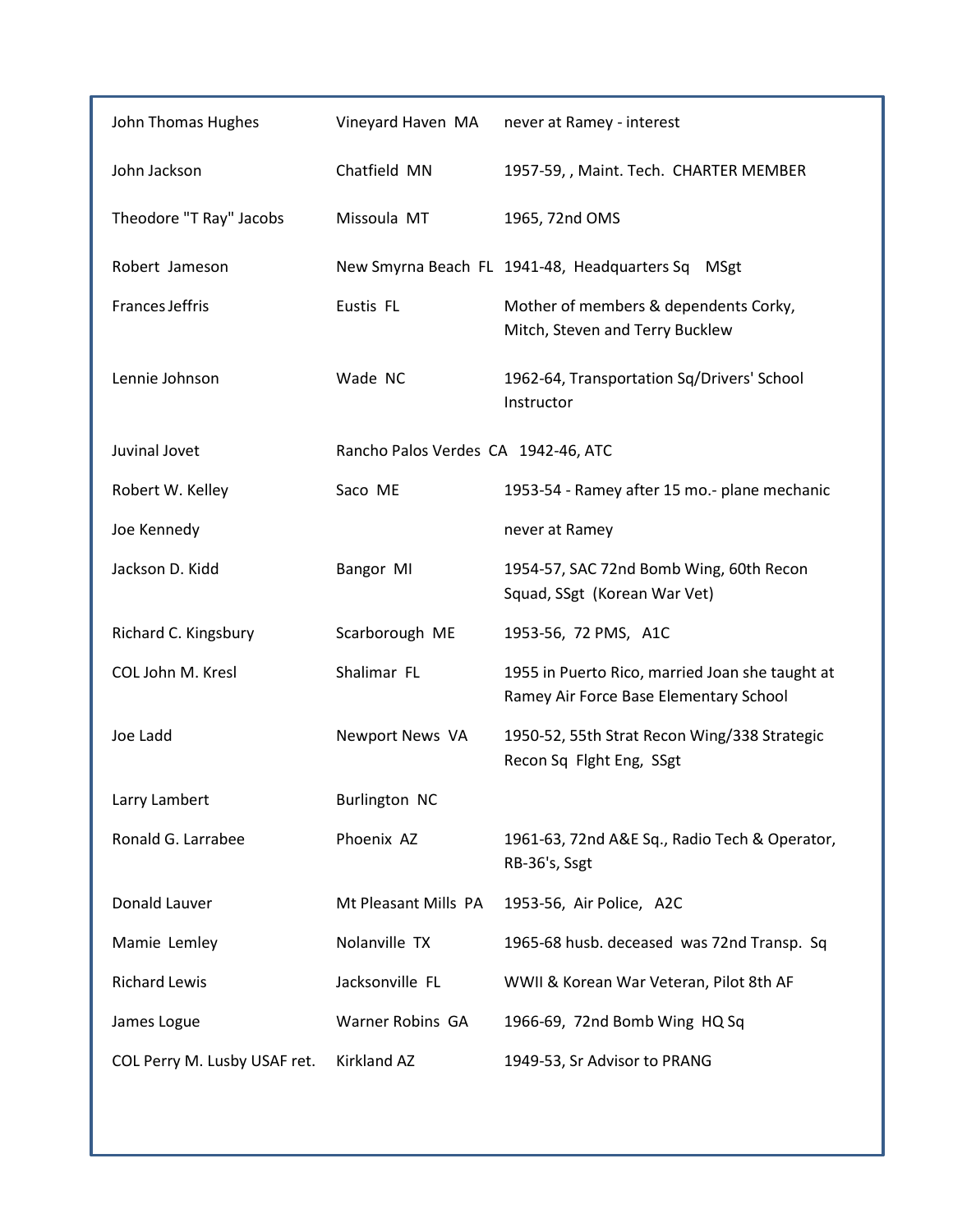| CMSgt Clayton Mann USAF ret Haughton LA      |                  | 1954-72, ass't Fire Chief until '58. After<br>retirement, Civil Service-Ramey as Fire Chief<br>until closure 1973 |
|----------------------------------------------|------------------|-------------------------------------------------------------------------------------------------------------------|
| Carlos Marrero                               | Aguadilla PR     | In charge of US border patrol on Ramey, retired                                                                   |
| Everett L. Marshall                          | Suisun CA        | 1946-49, HQ HQSQ, 24th Composite Wing, E6                                                                         |
| David Marvil                                 | McLean VA        | 1956-61, 72nd Air Police CDS, Captain                                                                             |
| Kenneth B McCaw                              | Lake City FL     | <b>CHARTER MEMBER</b>                                                                                             |
| William McCreery                             | Aberdeen NC      | 1955-59, '63-66, 73rd Bomb Sq, 72nd A&E, MSgt                                                                     |
| James McKenzie                               | Inverness FL     | 1950-53, 72nd APS. A1C                                                                                            |
| Felicita Mercado                             | Isabela PR       |                                                                                                                   |
| Fred C. Mischke                              | Elkhart IN       | 1951-54 Weather Observer                                                                                          |
| GEN William G. Moore Jr USAF ret Franklin TN |                  |                                                                                                                   |
| Arturo Morales-Andiarena                     | Aguadilla PR     |                                                                                                                   |
| <b>Charles Moritz</b>                        | Ironton OH       | 1959-61, 72nd CDS                                                                                                 |
| Thomas J. Murphy                             | South Bend IN    | 1943-45                                                                                                           |
| <b>Charles H. Nations</b>                    | Florence OR      | 1941-42, Engine repair                                                                                            |
| Clifford W. Nelson                           | San Jose CA      | Borinquen 1941-42, 35th Bomb Squ.                                                                                 |
| Joe Nunez                                    | Littleton CO     | 1969-71, Chief of Operations OSI                                                                                  |
| Donald Odom                                  | Richmond Hill GA | U.S. Air Force 22 years, WW II, Korean War,<br>Vietnam War                                                        |
| Clyde Owens                                  | Ocala FL         | 1949-56, 1938th AACS                                                                                              |
| <b>Charles Owings</b>                        | Lumberton NC     | 1953-55, 14th Air Postal Flt                                                                                      |
| <b>Charles Pemberton</b>                     | Tallassee AL     | 1955-57, Hq 72nd Air Base Wing                                                                                    |
| Philip Pender                                | Nashua NH        | 1951-54, 72nd Field Maintenance Sq, A2C                                                                           |
| CMSgt Carl G. Petersen USAF ret. Benbrook TX |                  | served 28 years in the Air Force                                                                                  |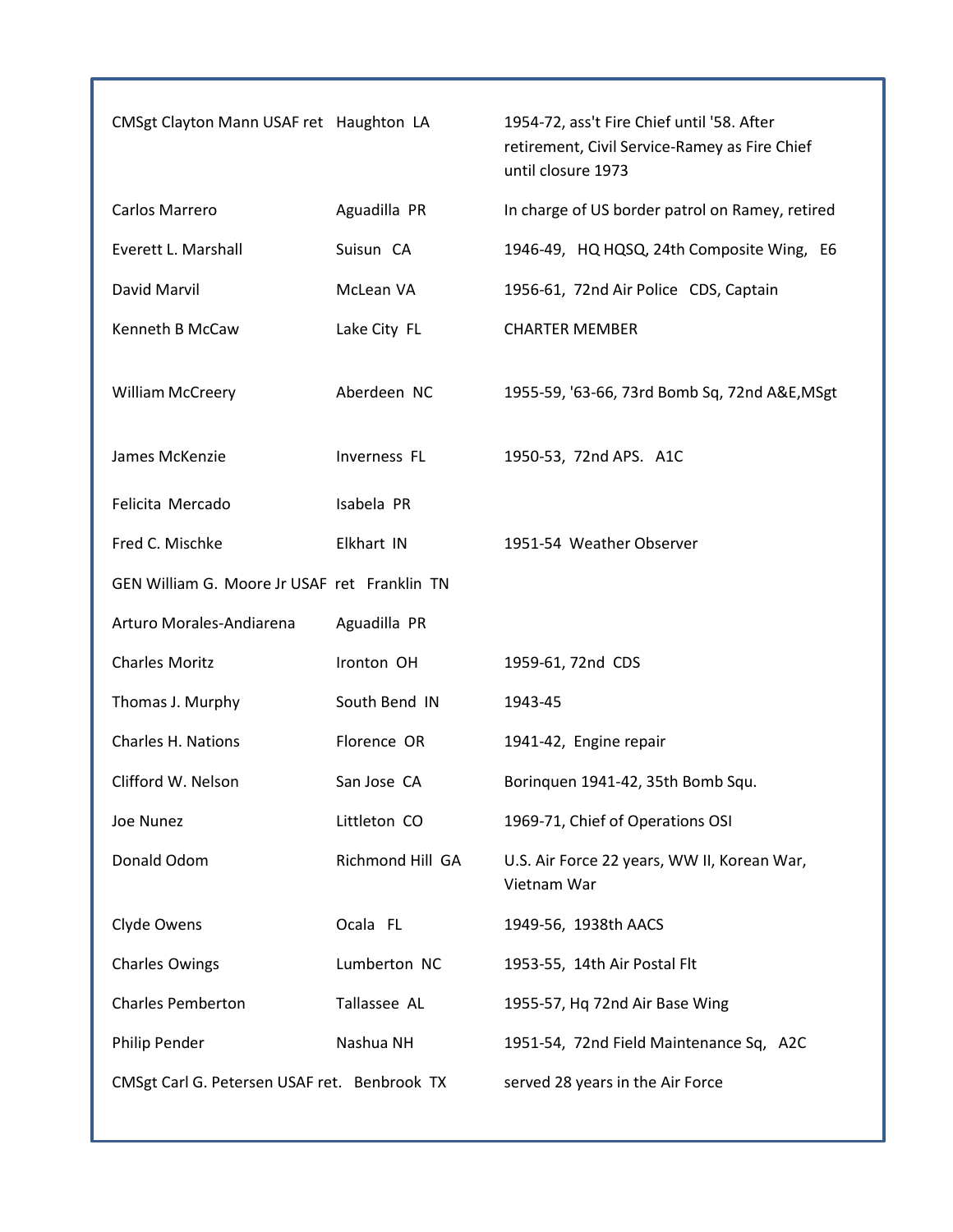| COL Wayne C. Pittman Jr. USAF ret Beavercreek OH |                   | 1960-63, 72nd Bomb Wing, LT                                                            |
|--------------------------------------------------|-------------------|----------------------------------------------------------------------------------------|
| Arnold R. Port                                   | Cedar Rapids IA   | 1952-55, 72nd SRW & 60th SRS                                                           |
| Johnnie Lee Qualls                               | Midland TX        | Ramey High School grad                                                                 |
| John R. Raiford                                  | Opelika AL        | 1952-53, 338th SRS                                                                     |
| Margaret C. Reich                                | <b>Biloxi MS</b>  | 1954-57, WAF                                                                           |
| Joseph Reichenbach                               | Rockford, IL      | Retired USAF after 21 years' service. SAC<br>Bombing Navigation B-36 and B-47 and AMMS |
| Tommy A. Rigsby                                  | Abbeville LA      | 1962 RHS grad./1956-65, Father was Fire Dept<br>Chief                                  |
| COL Donald Robillard USAF ret Cedar Park TX      |                   | 1965-68, 156th CE Flight, TSgt                                                         |
| Simon Roman                                      | Mitchellville MD  | 1948-49, 9th & 6th Weather Sq<br>Standardization/Eval Div B-52s                        |
| Francisco Rosario                                | Vacaville CA      | 1971-74 Crew Chief KC-135                                                              |
| COL Carlos M. Ruiz USAF ret                      | Aguada PR         | late 1960's, pilot 60th Bomb Squadron flying<br>B-52G's CHARTER MEMBER RAFBHA          |
| Jose M. Ruiz                                     | Sulpher OK        |                                                                                        |
| William (Raul) Ruppert                           | Atlanta GA        | 1950's, 343rd SRS B-29's                                                               |
| Sylvia Sanchez                                   | Atlanta GA        |                                                                                        |
| Victor Scrivo                                    | Upper St Clair PA | 1954-56, 72nd A & E Maint Sq, SSgt                                                     |
| Tom M. Sherman                                   | Sisseton SD       | 1961-65, Life Support                                                                  |
| William L. Sweeney                               | Niceville FL      |                                                                                        |
| Charles Swem                                     | Schaumburg IL     |                                                                                        |
| Aldo Tambini                                     | New York NY       |                                                                                        |
| George Terry                                     | Roanoke VA        | 1st Comp Tech Sq                                                                       |
| Dave Timmons                                     |                   |                                                                                        |